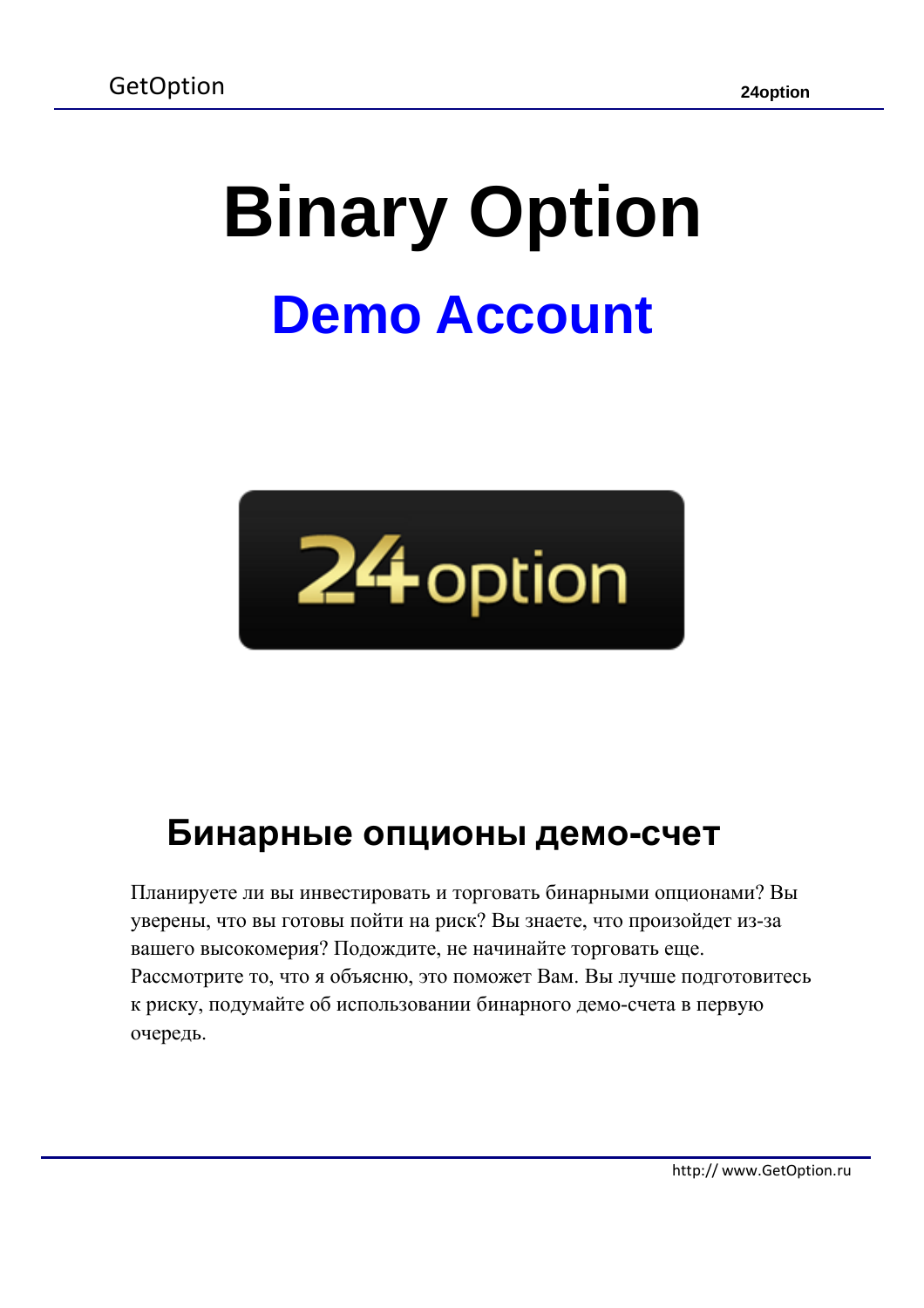#### **Что такое бинарные опционы демо-счет, и хорош ли он для меня?**

#### **Бинарные Опционы Демо-Счет**

Демо-счет дает вам свободную практику, прежде чем фактически погрузиться в реальную торговлю. Это как солдат, которого необходимо обучить прежде чем он пойдет к фактической битве. Это подготовит вас для реального мира, экономя вам много вещей. Лучше, если Вы практикуете использование не демо счете, чем реальном. Вы будете чувствовать больше боли на реальном.

С демонстрационным счетом Вы не испытываете такого же чувства как с реальным счетом. Вы не хотите чувствовать себя плохо, не так ли? Вы не хотите чувствовать депрессию, беспокойство, расстройство, сожаление, печаль и потерю.

Для того, чтобы практиковаться хорошо, вы должны принять это всерьез, как будто это реальный счет для вас, чтобы быть хорошим в торговле, и это даст вам больше шансов на успех. Это дает Вам чувство точной копии реальной торговой платформы в реальной жизни.

Торги происходят в режиме реального времени, таким образом, Вы добираетесь, чтобы чувствовать реальную вещь, действительно не жертвуя реальными фондами. Вы получаете виртуальные деньги, которые Вы используете в торговле, таким образом, у Вас нет риска потери Ваших собственных денег. Рассмотрите на том, сколько Вы потеряете, если Вы не будете практиковать и учиться перед фактической торговлей.

Вы добираетесь, чтобы изучить то, в чем Вы действительно нуждаетесь. Иногда читая многие книги, статьи, советы и блоги о опционах, которые загромождают Ваш мозг вещами, которые Вы не будете в состоянии применить так или иначе. В демо-счете, вы получаете возможность узнать, что можно применить, и что вам действительно нужно в реальной торговле.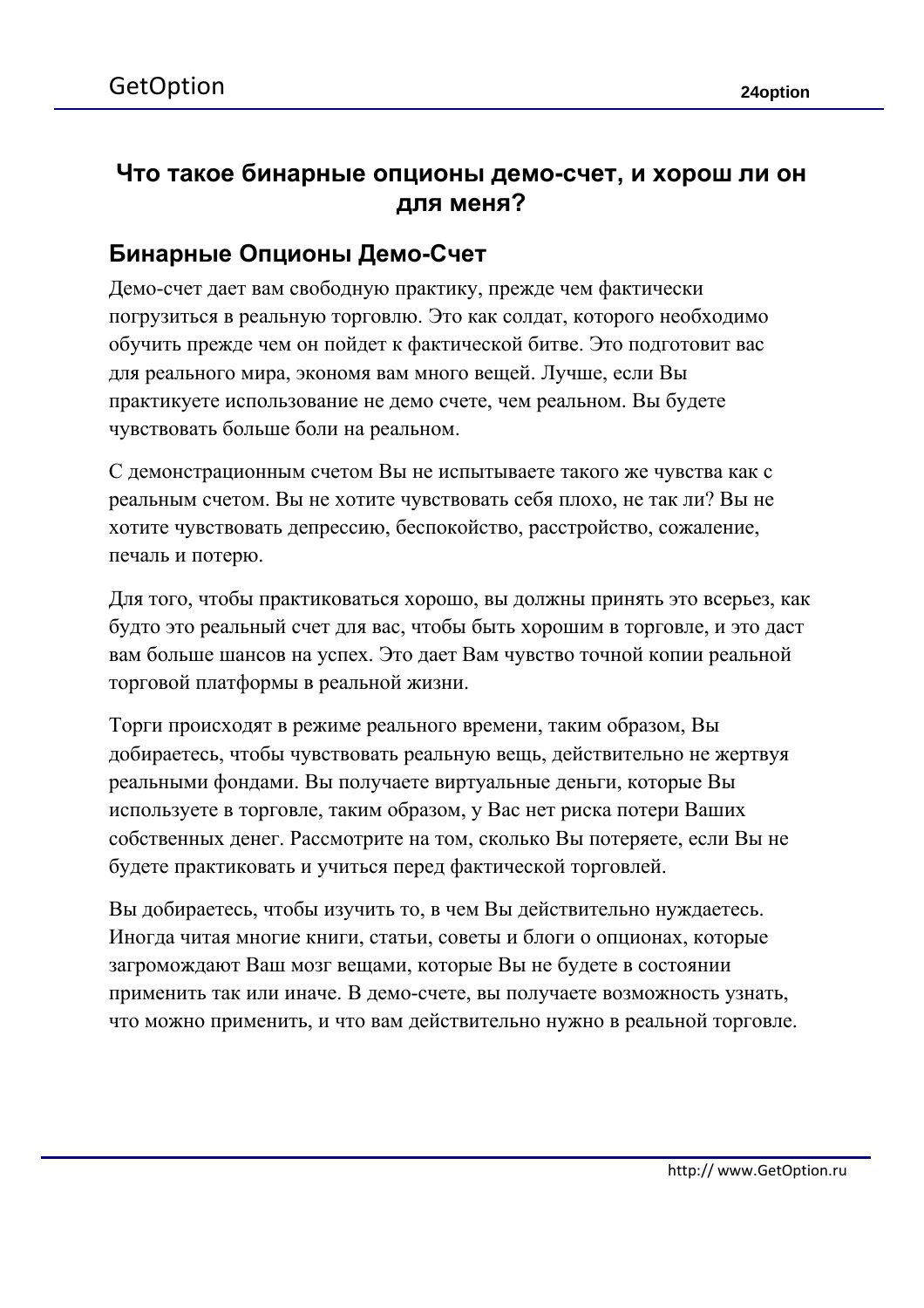Где я могу получить бинарные опционы демо счет?

Рекомендую **24option**, он имеет свой собственный демо-счет, который вы получаете бесплатно.

#### **24Option Торговля**

24Option, управляется законным брокером Mika Holdings, Inc. и регулируется ЕС. Это означает, что они выносят все правила и нормы, обеспечивающие безопасность и гарантию трейдеров. 24Option позволяет Вам торговать на рынках Акций, Сырьевых товаров, Форекса и Индексов.

Когда вы открываете счет, вы можете сразу же использовать платформу и торговать. Вы можете внести в Долларе США, британском фунте, Евро и Яне. Вы можете финансировать свой вводный счет с Mastercard, Visa, Maestro International, Money Gram, Liberty Reserve, Discover, Dankort, Laser, Wire Transfer, Money Bookers, CartaSi, Carte Bleue, JCB, и Dinners Club.

Существуют 3 вида счетов, которые вы можете выбрать из: Регулярные счета, где минимальный депозит составляет \$250, на золотом составляет \$1000 и Платиновый аккаунт на \$5000.

Более высокий тип аккаунта даст вам больше пользы, чем обычный счет, такой как Золотой счет, который дает вам дополнительные 2% заработать на каждой сделке, которую вы делаете. Платиновый счет гораздо лучше, который дает вам самый высокий доступ к социальным благам. Вы получаете высокую урожайность опционов, High/Low варианты, Touch варианты, Boundary варианты, и вы получите 4% и заработаете с каждой сделки, которые вы делаете.

После открытия счета, Вам необходимо запросить демо-счет, позвонив в сервисный центр. Демо-счет идет на виртуальные деньги, которые вы будете практиковать для занятий и не беспокоиться о потере. Вы должны сначала попрактиковаться, прежде чем идти торговать с реальными деньгами.

24Option платформа доступна на 16 языках помимо русского языка, это: Arabic, Danish, Japanese, Turkish, Indonesian, Swedish, Romanian, French, Latvian, Italian, German, Korean, Spanish, Portuguese, Chinese, and English. Телефонное обслуживание клиентов также доступно на всех языках.